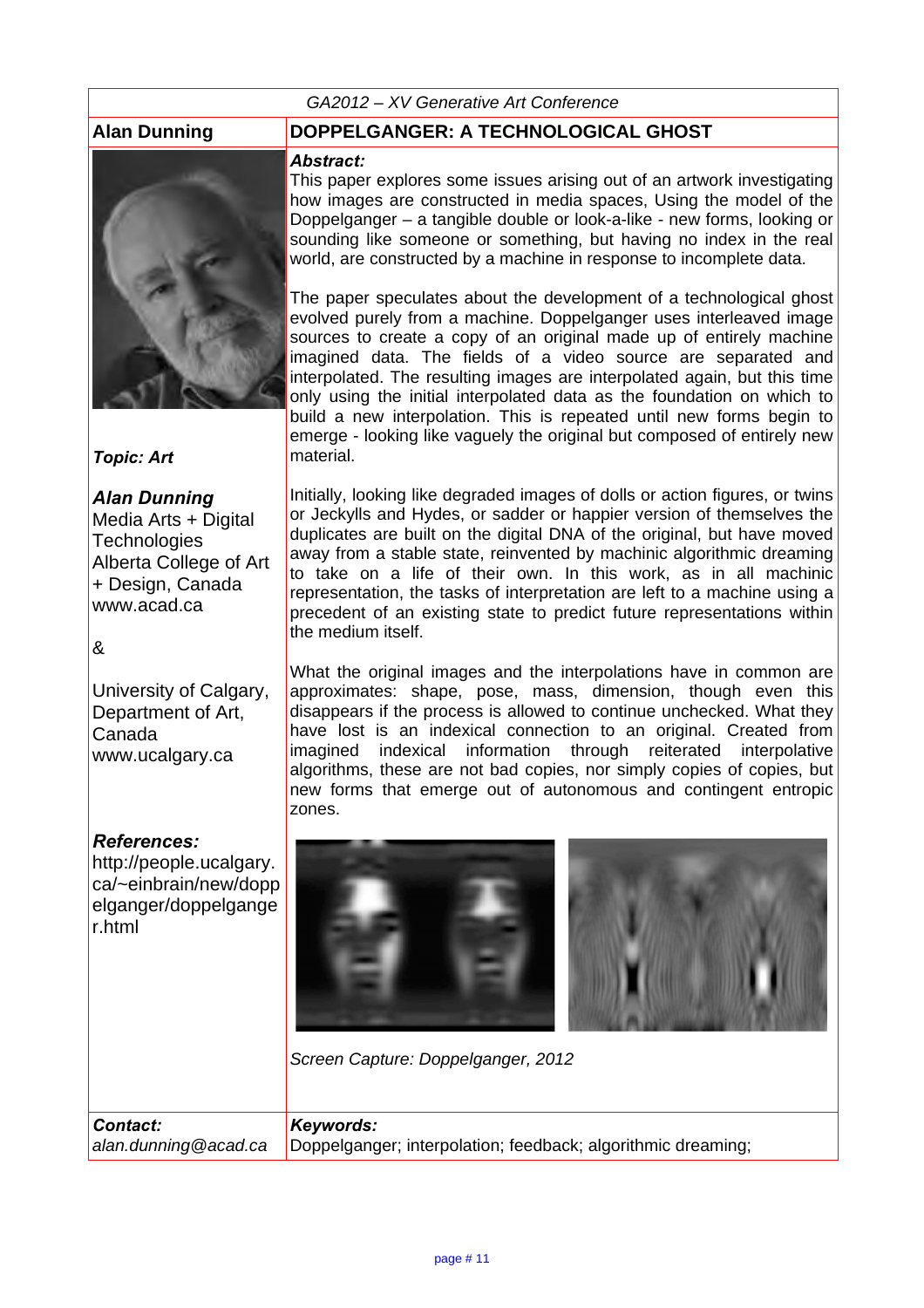# **DOPPELGANGER: A TECHNOLOGICAL GHOST**

**Alan Dunning**

*Media Arts + Digital Technologies, Alberta College of Art + Design, Calgary, Canada Art Department, University of Calgary, Calgary, Canada www.bodydegreezero.org e-mail: einsteins-brain-project@shaw.ca*

### **Paul Woodrow**

*Art Department, University of Calgary, Calgary, Canada www.bodydegreezero.org e-mail: ebp@shaw.ca*

# **Premise**



*Screen Capture: Doppelganger, 2012* 

This paper explores some issues arising out of an artwork investigating how images are constructed in media spaces, Using the model of the Doppelganger – a tangible double or look-a-like - new forms, looking or sounding like someone or something, but having no index in the real world, are constructed by a machine in response to imagined data, input continuously via a feedback loop.

The paper speculates about the development of an unpredicted technological ghost evolved purely from an increasingly autonomous machine. Doppelganger uses interleaved image sources to create a copy of an original made up of entirely machine imagined data. The fields of a video source are separated and interpolated. The resulting images are interpolated again, but this time only using the initial interpolated data as the foundation on which to build a new interpolation. This is repeated until new forms begin to emerge - looking like vaguely the original but composed of entirely new material.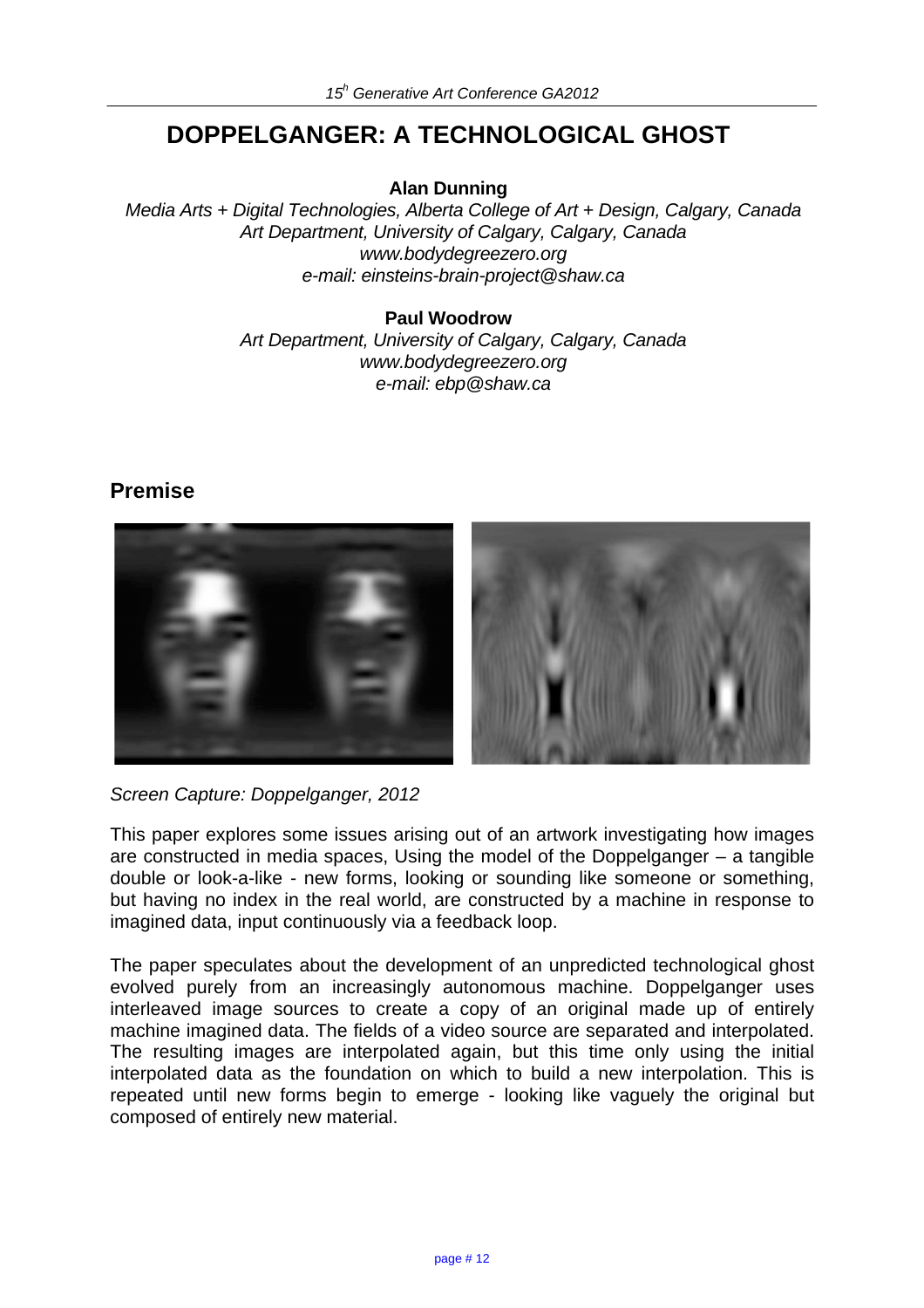# **Generations**

Doppelganger uses the decisions of a machine's internal workings. It has conceptual connections to the long tradition of chance mechanisms used to develop art forms that can be seen in the widely known work of Duchamp, Cage and many others, but in the end it is less to do with chance than with the unpredictable, deterministic chaos that can be seen in the early video experiments of Steina and Woody Vasulka and their use of analog video feedback. [1]

The unpredictable images generated in Doppelganger are determined by their initial input and an initial set of instructions. No external, no random elements are involved in their generation. They are produced through simple interpolation rules. A simple max/msp patch continually sorts the image into two new images comprised of odd and even fields and interpolates the missing field of each to produce two full images with both fields present. Using linear interpolation the missing pixels are reconstructed by averaging the pixels directly above and below, and uses the average of the previous and future frame lines for deinterlacing. The process establishes a positive feedback loop in which a preceding decision affects a future reiterated decision. A simple averaging results in unpredictable images that emerge over time, through massive reiteration. Tiny decisions grow to control the system, invisible micro-events amplified to visibility. The machine becomes an autonomous generator of images, of art forms, through processes initiated by, but progressively more distant from, a human impulse. In the end (40,000 iterations and counting) the resulting images are spawned by what must be considered, even as they are still driven by an initial set of instructions, emergent/generative processes almost entirely detached from their beginnings.

The worlds of Western literature, art, myth and religion can furnish us with many examples where the notion of the unitary self has been put into question, where singularity has been superseded by the double, by anonymity and by the hetronymous. Occurrences of these types are related to questions of reality versus appearance, identity, origin, authenticity and social catastrophe. The most recent crisis has been brought about by the technologies of the computer and the proliferation of the digital that has radically transformed ideas of who we are, and more importantly, who we are to become. Digital technology and its *show thyself* [2] transformational space has made commonplace to take on other identities, to invent avatars, to lead fantasy lives, to become a fiction, and to live in other worlds, suggesting that identity and the worlds which we inhabit are fluid atemporal and aphysical constructions:

…*digital virtuality has seemed bent upon enlarging the gaps that separate its times and spaces from the coordinates of the material world, coordinates that need bodies to have experience…Yet what is nevertheless forming across all kinds of virtual environments, those where time compacts and space intensively unfolds , is the production of a new kind of embodiment.* [3]

The new kind of embodiment requires different models of self, which take into consideration the unfolding of time and space and ones that are attuned to a mode of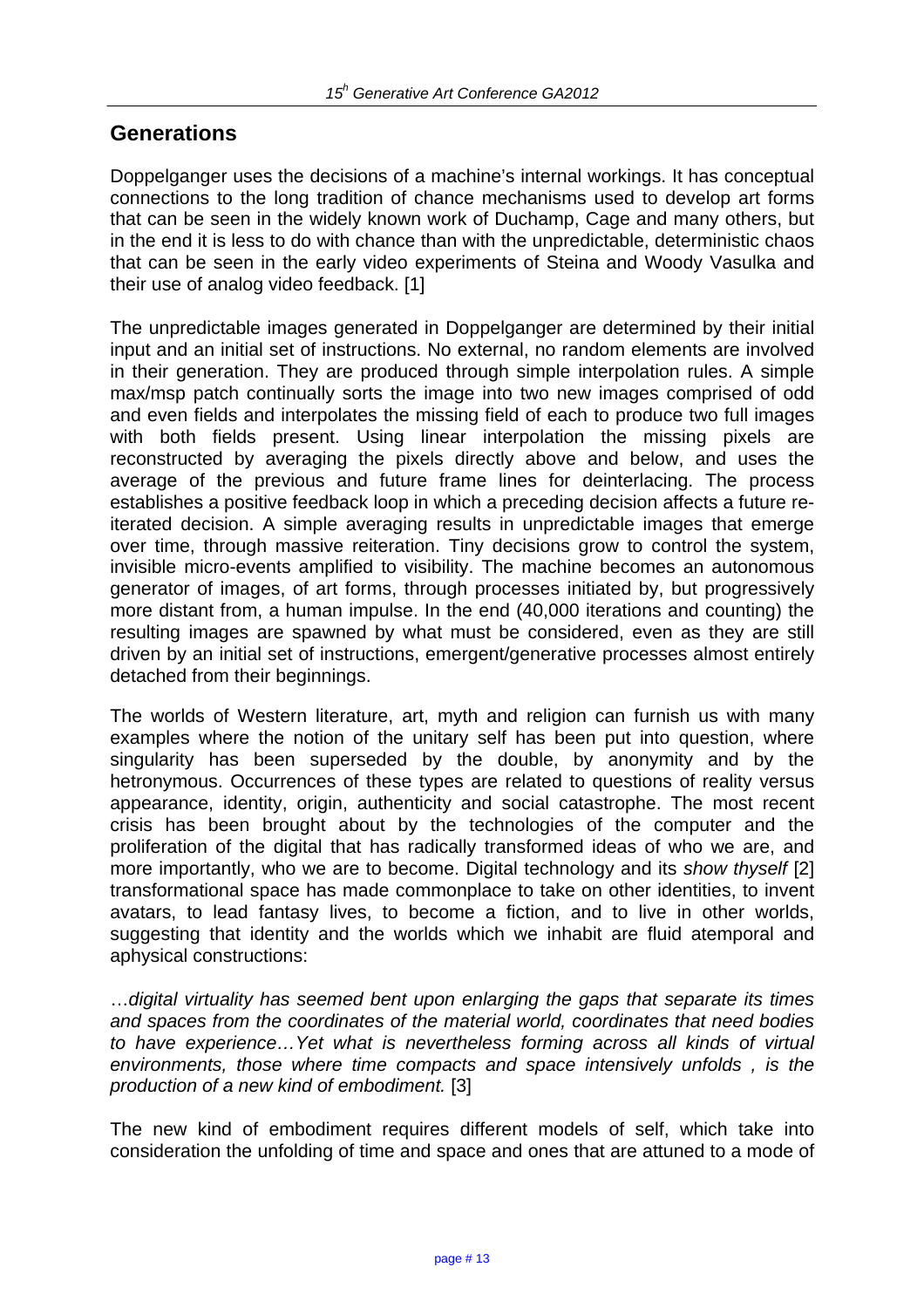active perception.

Writing in 1965, Donna Haraway challenged the prevalent notions of machine/organism interaction. … *we are all chimeras, theorized and fabricated hybrids of machine and organism, in short we are cyborgs.* [4] Her vision is as important now as it was then as we move much closer to a Cyborgian world.

Neurologist Antonio Damassio described identity as a moment to moment construction, a transient entity, incessantly reconfigured for each and every object with which the brain interacts. The notion of what constitutes consciousness is vital to such a position:

*Our traditional notion of self, however, is linked to the idea of identity and corresponds to a non-transcient collection of unique facts and ways which characterize a person. My term for that entity is the autobiographical self.* [5]

We can see that the autobiographical self is a useful economic and practical social tool, but at the same time it doesn't really account for the complex perceptual processes that go on in the brain and body in the construction of the world which we inhabit. In a sense the autobiographical self impedes, hides and desensitizes our own creative actions and desires.

Parallel with the expanding and developing technologies of communication and representation in scientific research and artistic production, the notion of identity has undergone a transformation. In the past, the notion of self has been directly linked to the physical limits of the body constituting a more or less objective and stable make up. Presently this locative conception of the body has been extended to include all places where electricity can power and spawn communication devices and systems. It is common now to speak of the body as distributed and the mind as extended.

Felix Guattari writes:

*…the machine's environment forms part of machinic agencements. The liminal element of the entry into the machinic zone undergoes a kind of smoothing process, of the uniformisation of a material, like steel which is treated, deterritorialized and made uniform in order to be moulded into machinic shapes. The essence of the machine is linked to procedures which deterritorialize its elements, functions and*  relations of alterity. Hence it will be necessary to speak of the ontogeny of the *technical machine as that which makes it open itself to the exterior.* [6]

Thomas Metzinger's approach which bridges both sciences and humanities appears to be quite radical in comparison to the accepted and conventional notions of identity. He begins with the premise that selves do not and have never existed in the world. The idea that we have a self is an illusion. What does exist however are *…phenomenal selves as they appear in conscious experience. …the phenomenal self is not a thing but an ongoing process: it is the content of a transparent selfmodel.* [7]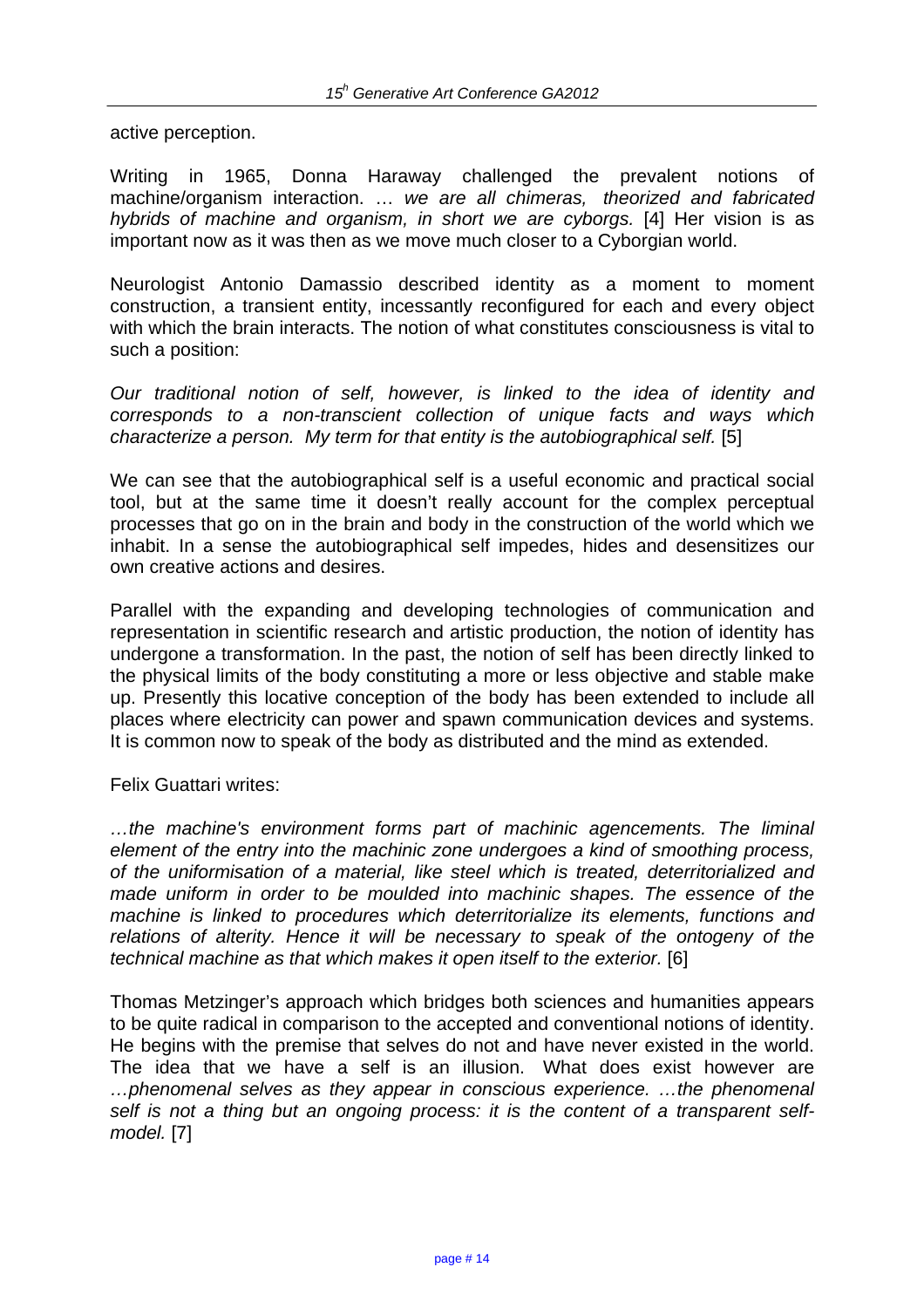Using Damassio's idea of identity as a moment-to-moment construction, Metzinger's notions of the phenomenal self, and Guattari's grasp that the technical object cannot be limited to its materiality, the work of the Einstein's Brain Project suggest that the world is increasingly populated by entities that are manifestations of the energy flows of a new electro-biotechnical space, spawned from the perturbations of bodies in motion. Set free from the constraints of time and space, from the territorialization of both mind and matter, these are considered as atemporal and aspatial beings existing in a nether world at the intersection of material and being.

Electro-technical reproduction has changed the nature of images that occupy new media spaces. Moving from pareidolic imagining towards a new symbiosis between man and machine in which the pareiodolic act is modified and amplified by the interpolative acts of a machine, images are detached from matter, increasingly nonindexical, and, significantly, auto-indexical. The processes involved recall the difficulties contained within the Bootstrap Paradox, in which objects can exist even though they have never been created. This time travel paradox describes a situation in which information or an object is sent back in time, it is recovered in the present and becomes the very object/information that was initially brought back in time in the first place.

This echoes what Brian Winston has called technologies of seeing:

*Digitalization destroys the photographic image as evidence of anything except the process of digitalization. The physicality of the plastic material represented in any photographic image can no longer be guaranteed. For documentary to survive the widespread diffusion of such technology depends on removing its claim on the real. There is no alternative.* [8]



*Ghosts in the Machine 2009*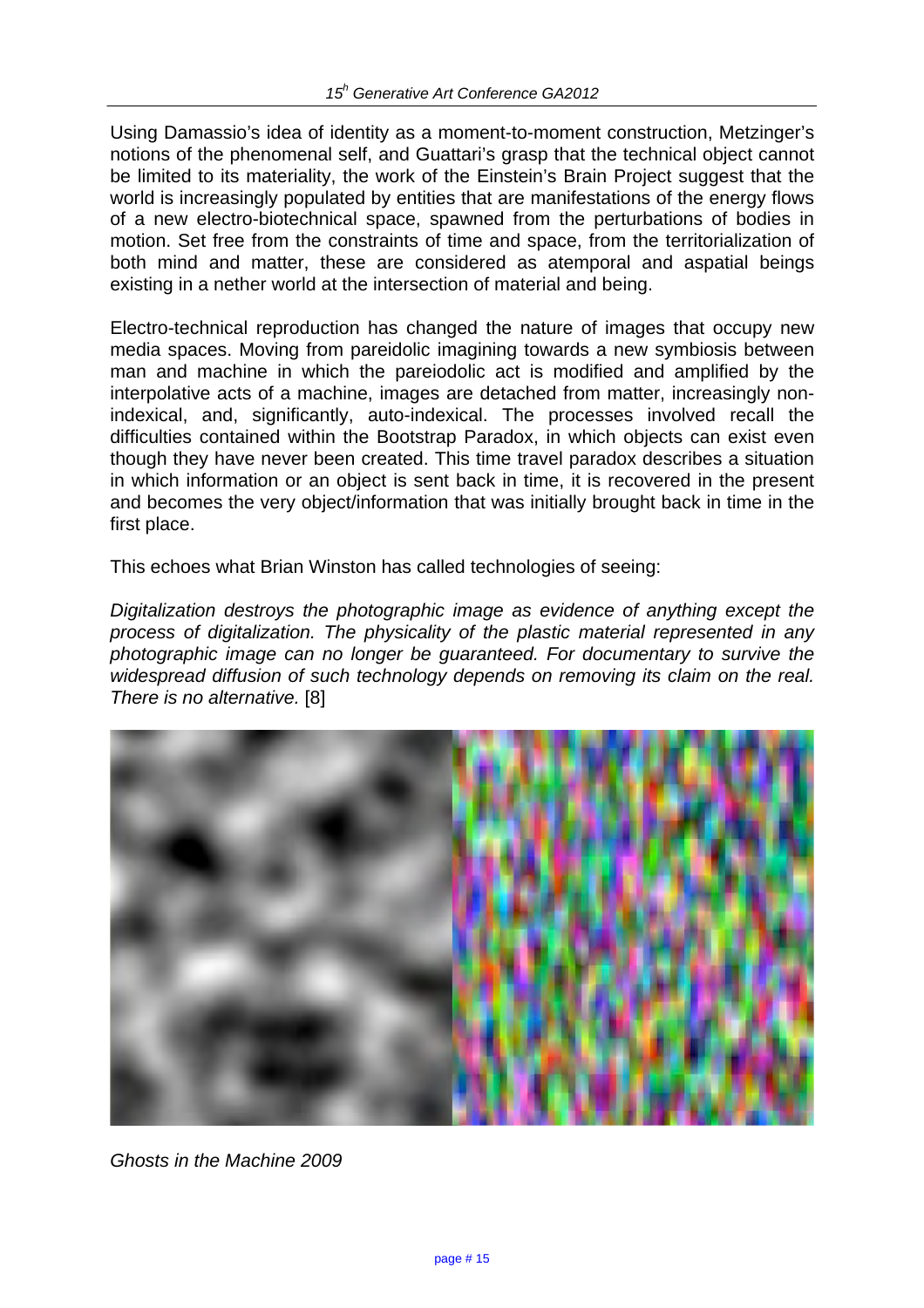In Doppelganger, Medium and ColourBlind what was once, as shown in earlier works like Sound of Silence (2008) and Ghosts in the Machine (2009) the act of pattern and gestalt, might now be act of pure hallucination, Detached from reality, built not from material presence but from the internal processes of a machine/human interpretative system, it suggests that not only has there has been a seminal transformation of the image, but a profound physiological change in how we see.

Some years ago the project imagined a series of bodies in an attempt to identify presences that inhabited the energy fields that we engineered. Briefly these were: the Conscious Body (a body linked to consciousness, the awareness of both the external and internal functioning that can be felt, sensed, and expressed through non-verbal feelings), the Absent Body (a virtual body that must be consciously and repeatedly reanimated to maintain its purchase in a virtual world), the Active Body (a point in space from which emanates events and forces that ripple through and alter the immediate and distant environment), the Mnemonic Body (a repository for memory and events), and the Amplified Body (the body projected into the world, as the processes of the body are made visible and audible).

What at the time seemed all too fanciful and insubstantial now seems too physical, too lodged in earlier conceptions of matter, and need be replaced by conceptual entities even less rooted in the physical world, and even more situated within the electro-biotechnical medium that is deterritorialized matter.

This medium contains only flows and charges. Positive and negative moments that cause undifferentiated matter to move to new locations, and potentially form pattern. Always in flux, the medium pulses into new arrangements faster or slower than can be perceived. The electro-biotechnical medium cannot contain either fixed or indexical moments. Given this what kinds of entities can possibly exist within the medium?

In deciding which entities count as selves, one could look at how entities develop characteristic traits, dispositions and personalities. In a classical physical world this is relatively clear. I am not (normally) you, unless the context allows it; this object is not interchangeable, or even merely confused with that object. In the electro-biotechnical medium characteristics are less certain and less fixed. Microsecond changes in fields, flows and charges account for a medium that is in constant movement, to the extent that all appears over time to be undifferentiated. What might be determined at the millisecond level is no longer visible at the speeds that humans perceive and process data. How then to proceed if entities are imperceptible, lying below our perceptual threshold as micro-durational states and processes? The act of perception itself provides a path.

The Project's most recent environments are exaggerated to the limits of emptiness. In these, fields of undifferentiated colour, of repetitive processes so minutely incremental, or so slow, or conversely so rapid that moment-to-moment activity is rarely seen, it is only after many hours that any signs of activity emerge.

In this electro-biotechnical medium matter is entirely dispersed and deterritorialized,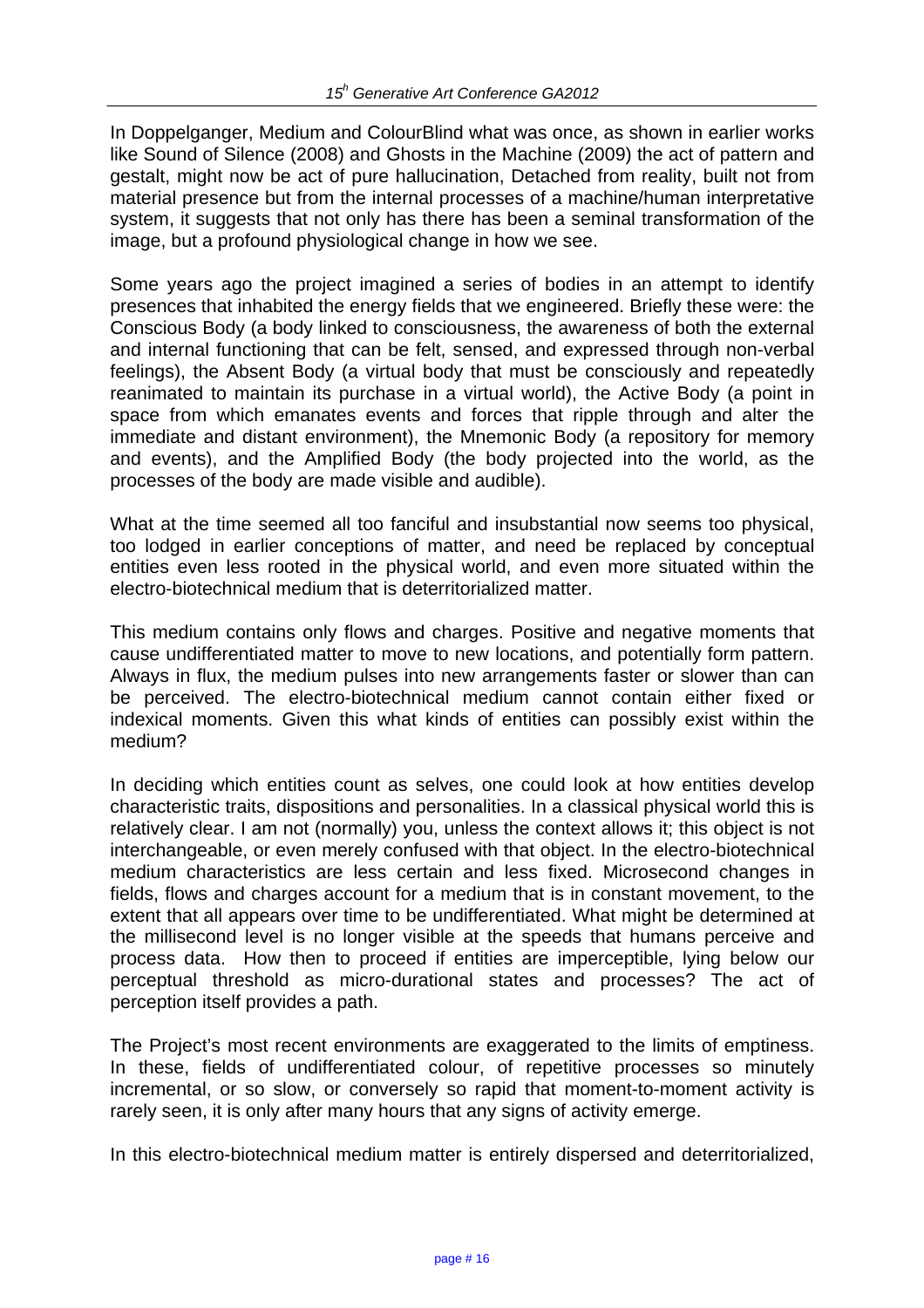change in any entropic balance is detected as marks, or clusters of activity, or anything that is noticeable in an otherwise unbroken field. In the works *Doppelganger* (2011 -), *Medium (2011 -)* and *ColourBlind* (2010), it is the slow revision of data, or perhaps even the excitation of data, the evidence of self, that reveals pattern and form.

Doppelganger uses interleaved image sources to create a copy of an original made up of entirely machine imagined data. The fields of a video source are separated and interpolated. The resulting images are interpolated again, but this time only using the initial interpolated data as the foundation on which to build a new interpolation. This is repeated until new forms begin to emerge - looking like vaguely the original but composed of entirely new material.

Initially, looking like degraded images of dolls or action figures, or twins or Jeckylls and Hydes, or merely sadder or happier version of themselves the duplicates are built on the digital DNA of the original, but have moved away from a stable state, reinvented by machinic algorithmic dreaming to take on a life of their own. In this work, as in all machinic representation, the tasks of interpretation are left to a machine using a precedent of an existing state to predict a future, but in doing so creates only temporary entropic zones, suggesting that there are unseen, unstable, allopoeitic representations within the medium itself.



### *Doppelganger, 2012*

What the original images and the interpolations have in common are approximates: shape, pose, mass, dimension - though even this disappears if the process is allowed to continue unchecked. What they have lost is an indexical connection to an original. However, the very thing lost through an absent index is regained in a new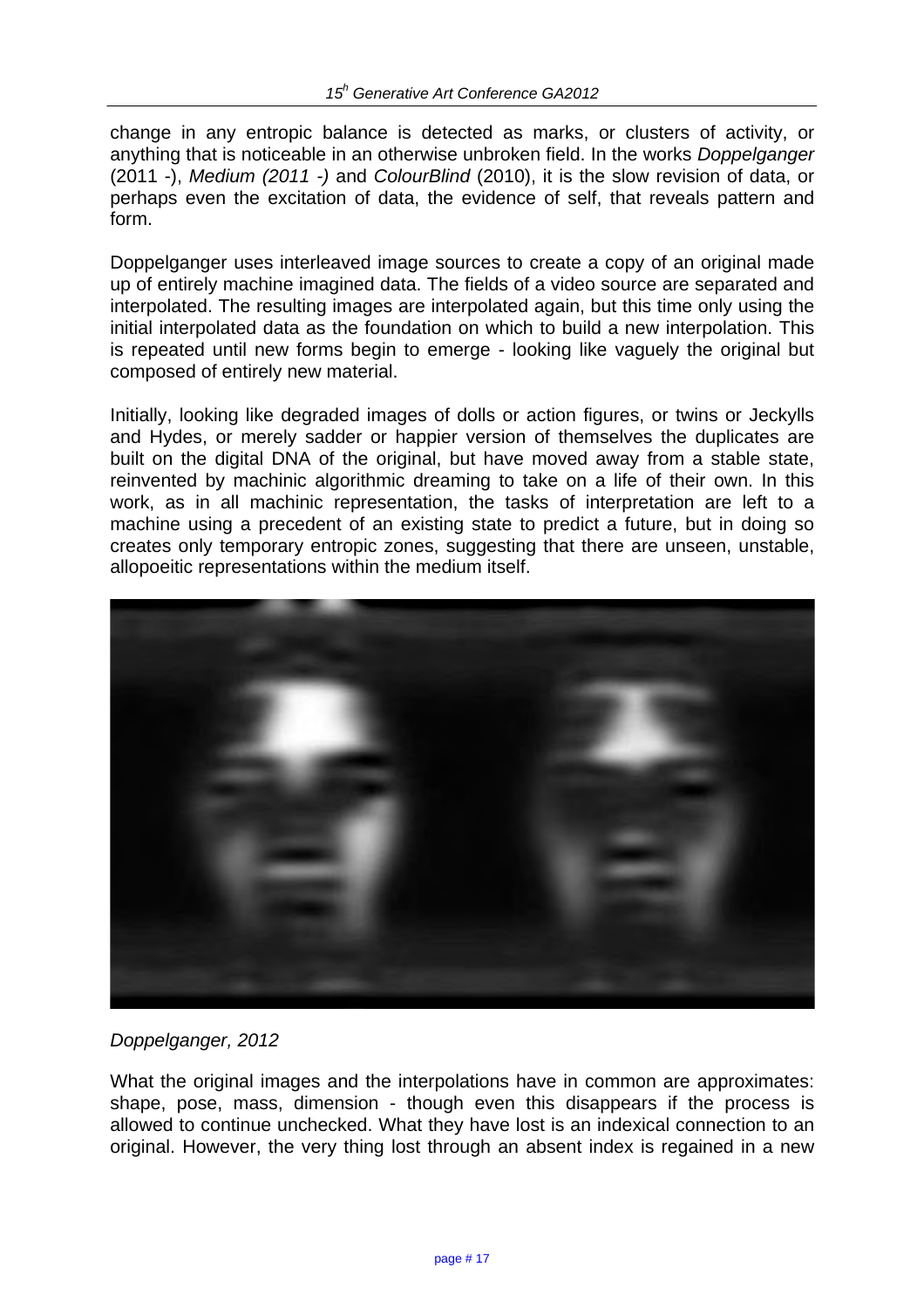presence that is the result of the detachment from its original source. New forms emerge precisely because they become auto–indexical. Created from imagined indexical information through reiterated interpolative algorithms, these are not bad copies, nor simply copies of copies, but new forms that emerge out of autonomous and contingent entropic zones.

In Doppleganger, images appear initially familiar, yet their appearance becomes increasingly novel due to the instability, (this thing now, that thing later), and continual transformation, that is the result of their flight from the indexical. It is a world constructed on an aesthetic of disappearance.

In both *Colourblind* (2011) and *Medium* (2011) the original source is removed and the building blocks are the stuff of the electro-biotechnical medium itself. In both these works the only source material is an undifferentiated field of colour.

In *ColourBlind*, a camera is turned on, covered with a modified Ganzfeld goggle <sup>9</sup>, and bathed in a pure yellow light. The video stream is sent to a computer where the input is cropped and adjusted for fall-off at the edges of the camera so that the monochrome colour field is undifferentiated by tone or hue. The camera image is processed to construct a voxel volume that is analysed for optical features within a specified region of interest. Tiny inconsistencies in the colour field, invisible to the human eye, are tracked. These inconsistencies are amplified and rendered as pixels on a video plane that becomes increasingly densely populated through additive blending. Over time patterns gradually emerge as the analyses are accumulated and multiplied together. What starts as undifferentiated colour gradually resolves itself into patterns with structure and form.



*ColourBlind, 2011*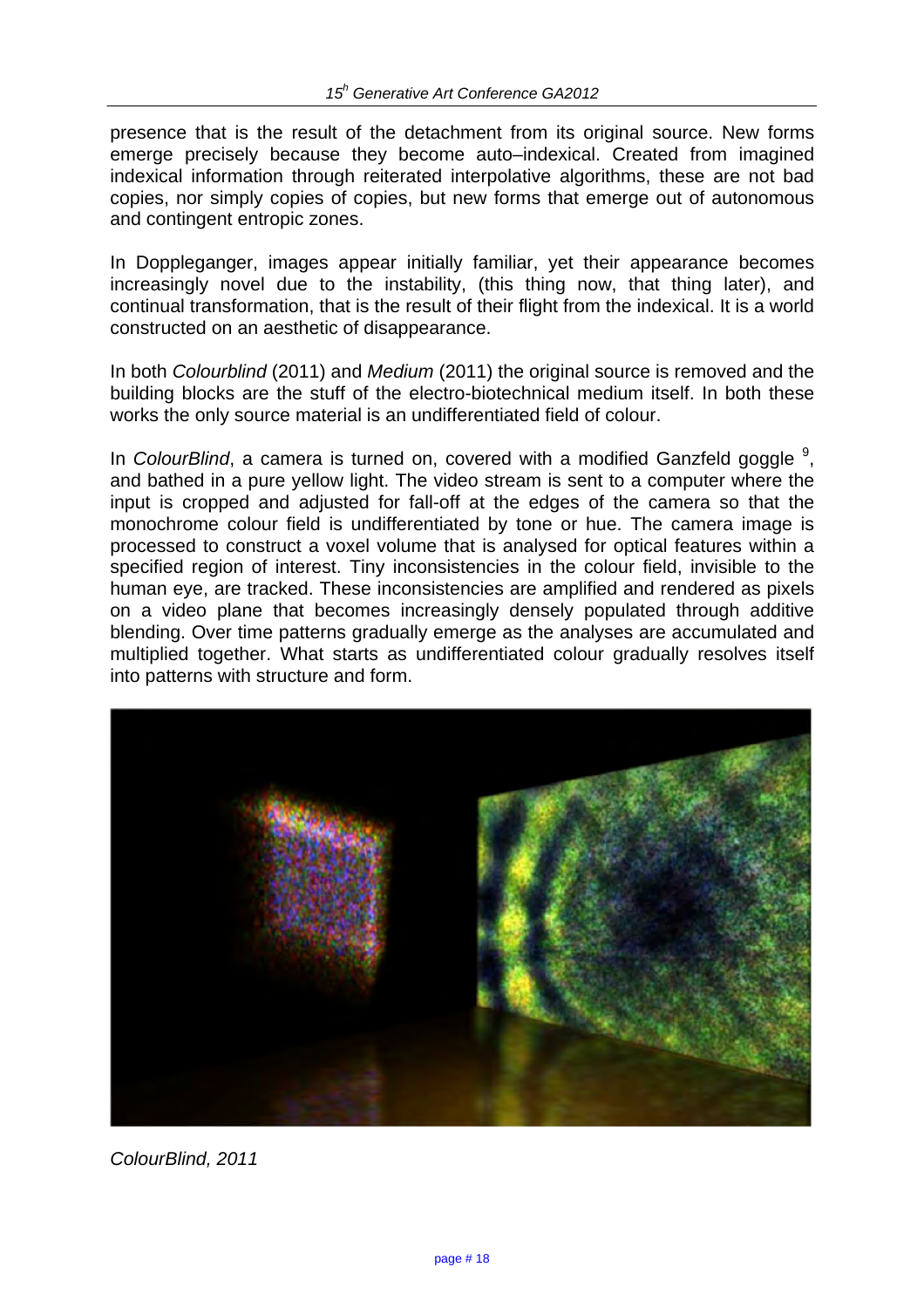*Medium* takes this one stage further. A 120Hz colour field is generated by a computer, and is monitored for any changes in the pixel field. Removed from any optical input the field is stable and mathematically consistent from one frame to the next. Over hundreds of hours tiny inconsistencies in the field begin to emerge. As time passes these begin to change, growing or shrinking, developing momentary lives as active regions. The speed at which these form is extremely slow, and the attempt to track the emergence of these has resulted in little or nothing, and while perhaps this is an issue of insufficiently detecting thresholds of activity at such slow rates of change, it is tempting to speculate that it is the very act of observation that excites the electro-biotechnical field, and until there is an active observation the field remains perfect - empty and unchanged – that its manifestation is linked to a different consciousness, a different set of perceptual apparatus.



*Medium, 2011*



*Medium, 2012*